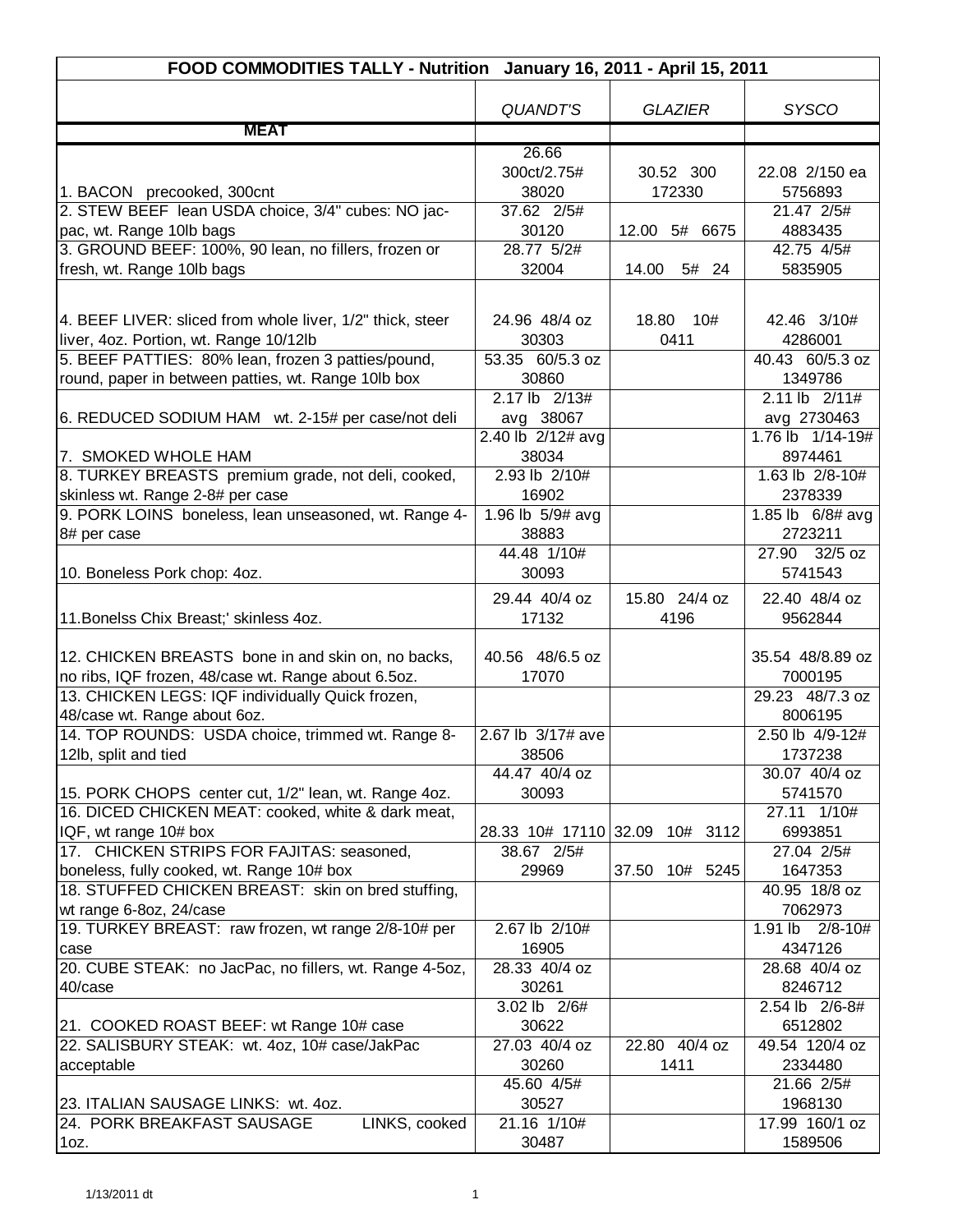|                                                      | QUANDT'S                            | <b>GLAZIER</b>  | <b>SYSCO</b>             |
|------------------------------------------------------|-------------------------------------|-----------------|--------------------------|
|                                                      | 32.96 28/6 oz                       | 22.30 24/6 oz   | 33.74 48/6 oz            |
| 25. BONELESS CHICKEN BREAST                          | 17057                               | 793901          | 9562885                  |
|                                                      | 42.78 36/4 oz                       |                 | 36.45 36/4 oz            |
| 26. CHICKEN CORDON BLEU                              | 17229                               |                 | 1624329                  |
|                                                      | 38.43 1/15#                         |                 | 37.75 76/3.15 oz         |
| 27. PRECOOKED SLICED MEATLOAF DELUXE                 | 30454                               |                 | 2138121                  |
|                                                      | 22.43 2/10#                         | 28.80 2/10#     | 15.40 4/5#               |
| 28. GROUND TURKEY                                    | 17033                               | 70012           | 7268279                  |
| <b>FROZEN MEAT</b>                                   |                                     |                 |                          |
|                                                      | 28.28 50/3.2 oz                     | 25.90 53/3 oz   | 24.02 53/3 oz            |
| 1. PORK BBQ RIBETTES: cooked, 100/case               | 30252                               | 44530           | 7154263                  |
|                                                      | 26.35 36/4.5oz                      |                 | 26.80 40/4.5 oz          |
| 2. BREADED VEAL PATTY with CHEESE: 40/case           | 30429                               |                 | 1899848                  |
|                                                      | 48.45 4/5#                          |                 | 44.76 4/83 oz            |
| 3. STUFFED PEPPERS W/SAUCE: 48/case                  | 14320                               |                 | 8156986                  |
|                                                      |                                     |                 |                          |
|                                                      | 60.38 4/5.5#                        |                 | 54.15 4/92 oz            |
| 4. STUFFED CABBAGE W/SAUCE: 48/case                  | 14322                               |                 | 8156978                  |
| 5. BREADED FISH : uncooked 32/cse comparable to Pier | 36.90 32/5oz                        |                 | $34.43$ 10#              |
| 17                                                   | 19395                               |                 | 2431468                  |
|                                                      | 40.74 40/4 oz                       |                 | 46.44 30 lb              |
| 6. BREADED FISH COOKED 48/CASE                       | 19440                               |                 | 8945061<br>23.84 40/4 oz |
| 7. UNBREADED VEAL PATTY: 40Z.                        | 21.96 10# 29985                     |                 | 9532375                  |
|                                                      | 24.60 60/2.7 oz                     |                 | 26.88 60/2.75 oz         |
| 8. FROZEN MANICOTTI: 60/case 3oz.                    | 16077                               |                 | 1042878                  |
|                                                      | 35.30 120/2 oz                      |                 | 34.41 160/2 oz           |
| 9. FROZEN STUFFED SHELLS: 20z., 120/case             | 16098                               |                 | 0082131                  |
|                                                      | 73.91<br>2/12.5#                    | 30.20 10#       | 40.58 25#                |
| 10. PEPPERONI: sliced, 10# case                      | 38926                               | 02563           | 1752062                  |
|                                                      | 27.08 2/5#                          |                 | 17.12 2/5#               |
| 11. ITALIAN SAUSAGE CUBES: cooked                    | 29938                               |                 | 2543064                  |
| 12. BREADED CHICKEN PATTY: 3oz., oven ready, white   | 19.79 49/3.25 oz                    |                 | 12.39 52/3.1 oz          |
| meat                                                 | 17084                               |                 | 6482749                  |
|                                                      | 23.59 2/5#                          | 25.05 10#       | 51.03 40#                |
| 13. ITALIAN MEATBALLS: 10# BOX                       | 38925                               | 402405          | 4288577                  |
|                                                      | 21.10 2/5#                          | 2.65lb 10#      | 18.81 10#                |
| 14. CUBED PORK                                       | 30549                               | 34237           | 1534262                  |
|                                                      |                                     |                 | 32.43 10#                |
| 15. PULLED TURKEY                                    | 32.28 10# 17017                     |                 | 7497217                  |
| 16. HOT DOGS                                         |                                     |                 | 18.73 10#<br>7613680     |
|                                                      | 14.78 10# 30500<br>5.14 lb 16/1.75# |                 |                          |
| 17. BABY BACK RIBS                                   | avg 38194                           |                 |                          |
|                                                      |                                     |                 | 15.38 160/1 oz           |
| 18. BREAKFAST TURKEY SAUSAGE                         | 21.30 10# 16988                     |                 | 5393236                  |
|                                                      | 34.50 40/4 oz                       |                 | 77.80 4/10#              |
| 19. UNBREADED FISH FILLETS 4 oz                      | 19450                               |                 | 8085698                  |
|                                                      | 21.05 10#                           |                 | 18.68 10#                |
| 20. BREAKFAST SAUSAGE PATTIES                        | 30489                               |                 | 7131907                  |
| <b>FISH</b>                                          |                                     |                 |                          |
|                                                      | 36.46 6/66.5 oz                     | 37.59 6/66.5 oz | 36.38 6/66.5 oz          |
| 1. TUNA FISH: 4# can                                 | 3099                                | 16003           | 2742831                  |
|                                                      | 53.33 24/12 oz                      | 55.19 24/12.25  | 52.62 24/12 oz           |
| 2. TUNA FISH: 12 oz can                              | 3092                                | oz 01164        | 8524357                  |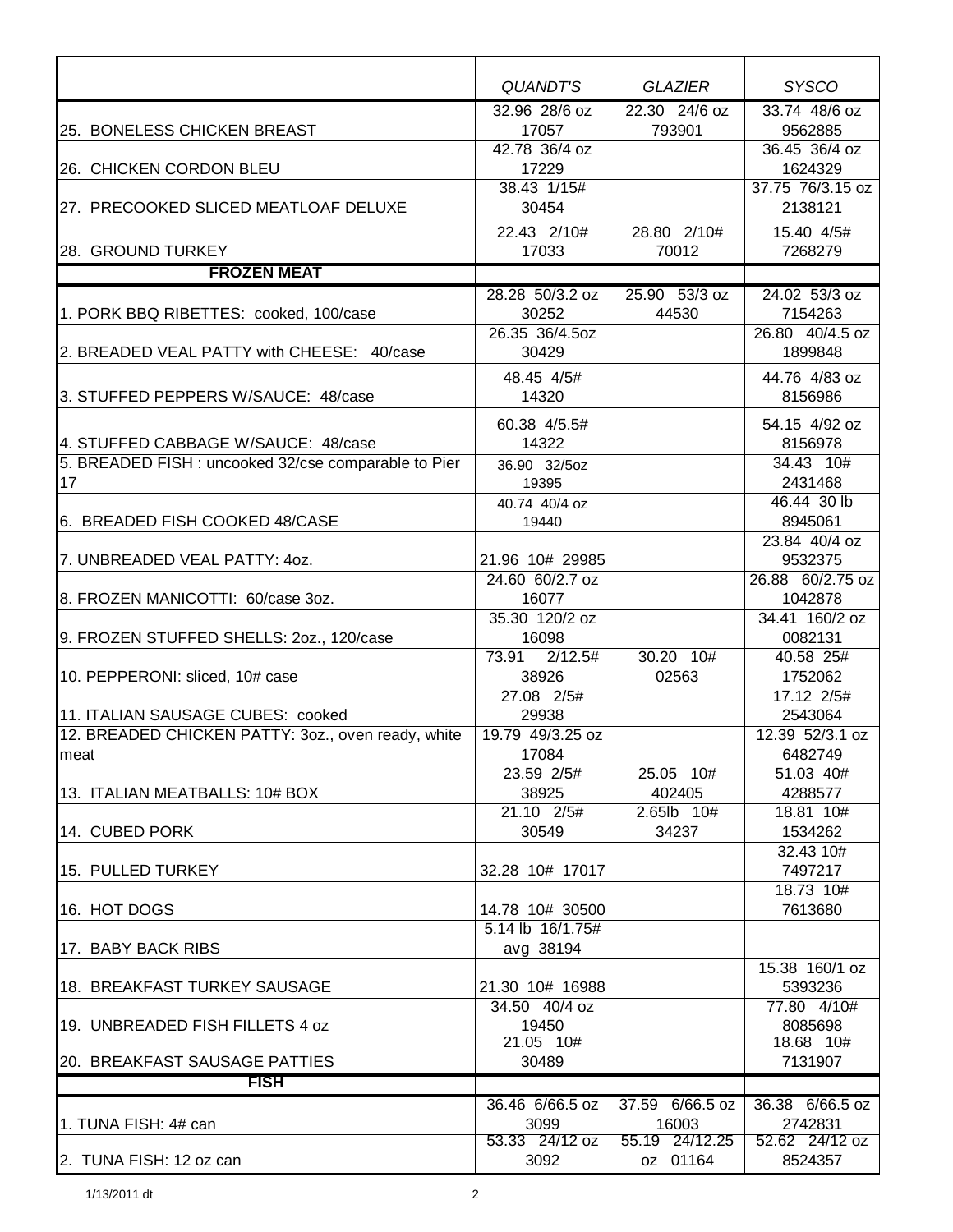|                                | <b>QUANDT'S</b>          | <b>GLAZIER</b>                | <b>SYSCO</b>     |
|--------------------------------|--------------------------|-------------------------------|------------------|
| <b>EGGS</b>                    |                          |                               |                  |
|                                |                          | 34.50 20#                     | 25.85 2/10#      |
| 1. PEELED HARD COOKED: 20#     | 17.59 10# 38000          | 20123                         | 5826500          |
|                                | 41.00 15/2#              | 33.35 15/2#                   | 24.65 12/2#      |
| 2. PASTEURIZED EGGS: 15/2#     | 10063                    | 81350                         | 6296404          |
|                                | 31.80 200/1 oz           |                               | 28.52 200/1 oz   |
| 3. EGG PATTIES - frozen        | 10078                    |                               | 9546797          |
| <b>PASTA</b>                   |                          |                               |                  |
|                                | 11.25 10/2#              | 20.90 20#                     | $9.76$ 20#       |
| 1. SPAGHETTI                   | 6746                     | 650223                        | 8836647          |
|                                | 11.51 10/2#              | 20.90 20#                     | 10.53 20#        |
| 2. ELBOW MACARONI              | 6747                     | 650246                        | 0448753          |
|                                | 10/1#<br>6.85            |                               | 10.27 20#        |
| 3. ZITI                        | 6742                     |                               | 0447508          |
|                                | 23.78 2/10#              |                               | $21.56$ $2/10#$  |
| 4. SPIRALS: tricolored         | 6896                     | 22.78 20# 1401                | 5588017          |
|                                |                          |                               | 12.94 25#        |
| 5. RICE: par boil              | 12.34 25# 4987           |                               | 7905441          |
|                                | 16.80 12/1#              |                               | 12.07 10#        |
| 6. LASAGNA NOODLES             | 6722                     |                               | 4933164          |
|                                | $8.94$ 10/1#             | 14.98 20#                     | 11.52 2/5#       |
| 7. EGG NOODLES                 | 6739                     | 650251                        | 5588033          |
|                                | 19.78 300/.65 oz         |                               | 14.93 220/.58 oz |
| 8. FROZEN RAVIOLI              | 16095                    |                               | 1314822          |
| <b>BAKING PRODUCTS</b>         |                          |                               |                  |
|                                | 15.50 2/25#              | 18.10 2/25#                   | 15.88 2/25#      |
| 1. FLOUR                       | 6539                     | 1902                          | 4014395          |
|                                | 29.32 50#                |                               | 33.25 50#        |
| 2. SUGAR, GRANULATED           | 4610                     | 43.50 50# 0013                | 4782694          |
|                                | 25.91 12/2#              | 28.78 24/1#                   | 39.06 50#        |
| 3. SUGAR, CONFECTIONERY        | 4633                     | 5100                          | 1854918          |
|                                |                          |                               | 36.87 50#        |
| 4. SUGAR, BROWN                | 37.16 50# 4617           |                               | 1854926          |
|                                |                          |                               | $37.44$ 50#      |
| 5. SHORTENING                  | 32.13 50# 7200           |                               | 4132007          |
|                                | $\overline{40.36}$ 6/gal | 39.94 6/gal                   | 39.82 6/gal      |
| 6. VEGETABLE OIL               | 7268                     | 10162                         | 8200372          |
|                                | 13.83 24/1#              | 16.40 24/1#                   | 15.25 24/1#      |
| 7. CORN STARCH                 | 5206                     | 50530                         | 4032991          |
|                                | 13.44 12/2#              |                               | 12.00 12/24 oz   |
| 8. BAKING SODA                 | 4440                     |                               | 4950598          |
|                                | 29.80 6/5#               |                               | 46.25 6/5#       |
| 9. BAKING POWDER               | 4451                     | 9.50 5# 84581                 | 5517701          |
|                                |                          |                               | 20.79 5/2#       |
| 10. COCONUT: unsweetened       |                          | 35.07 25# 4566 16.72 5/2# 787 | 4510921          |
|                                | 53.10<br>25#             |                               | 46.93 25#        |
| 11. SEMI-SWEET CHOCOLATE CHIPS | 4468                     |                               | 4015137          |
|                                | 43.97 3/2#               |                               | 56.91 3/2#       |
| 12. WALNUTS                    | 4815                     |                               | 4645404          |
|                                | 37.89 6/5#               | 38.18 6/5#                    | 35.14 6/5#       |
| 13. PEANUT BUTTER              | 4124                     | 336784                        | 4009189          |
|                                | 38.04 6/3.5#             | 43.68 4/3.5#                  | 36.47 4/3.56#    |
| 14. CHIX STUFFING MIX          | 5045                     | 11600                         | 4396404          |
|                                |                          |                               |                  |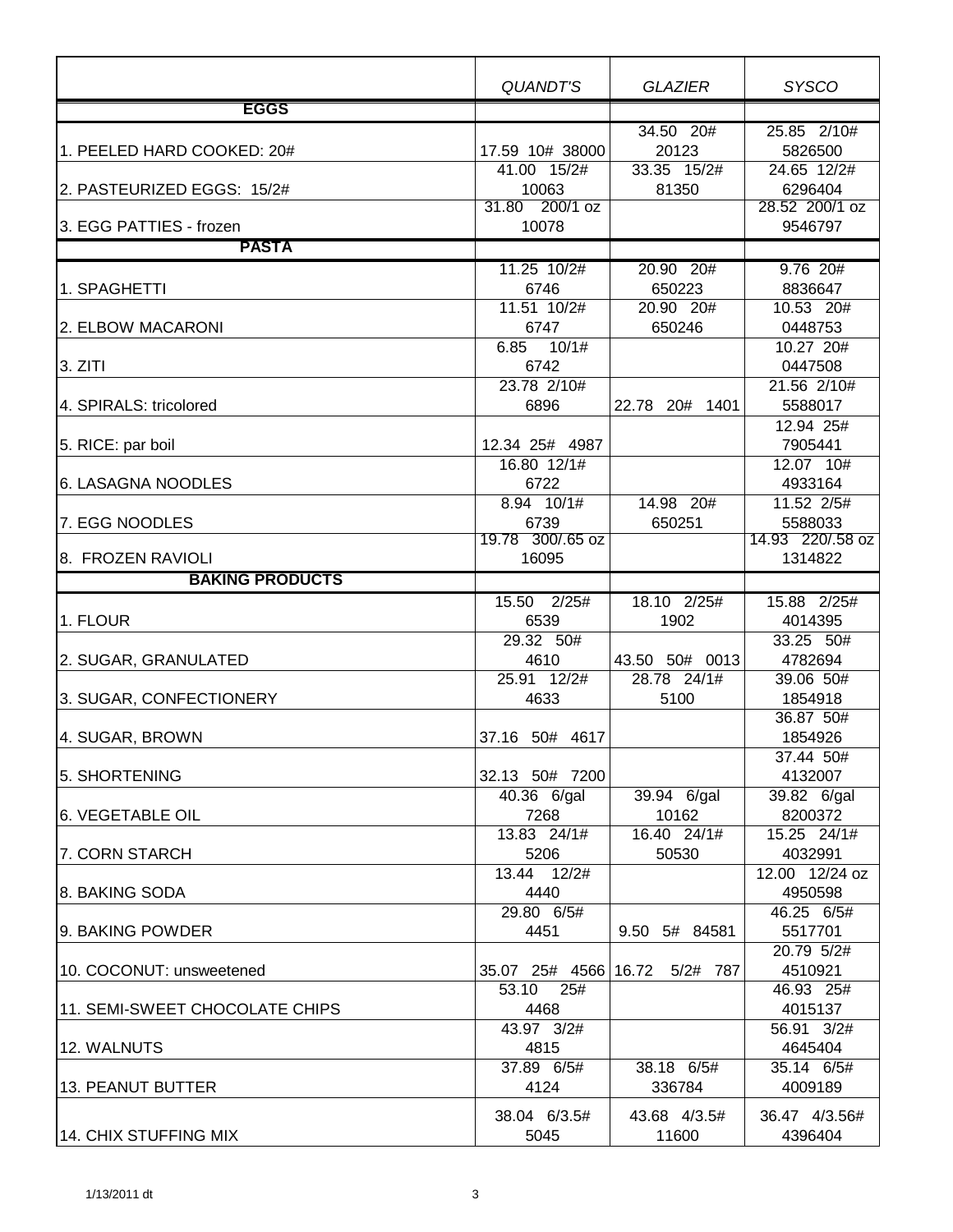|                                                                       | <b>QUANDT'S</b>                                             | GLAZIER | <b>SYSCO</b>                                                             |
|-----------------------------------------------------------------------|-------------------------------------------------------------|---------|--------------------------------------------------------------------------|
| 15. BRAN MUFFIN MIX                                                   | 50.02 6/5#<br>6424                                          |         | 46.95 6/5#<br>4044020                                                    |
| 16. SALT SUBSTITUTE                                                   |                                                             |         |                                                                          |
| 17. PEANUT BUTTER CHIPS                                               |                                                             |         |                                                                          |
| <b>INDIVIDUAL CEREALS</b>                                             |                                                             |         |                                                                          |
| 1. CHEERIOS - Individual                                              | 19.50<br>96 6559                                            |         | 17.36 96/.75 oz<br>5594049                                               |
| 2. CORN FLAKES - Individual                                           | 19.50<br>96 6555<br>21.06 96                                |         | 17.36 96/.75 oz<br>5593967<br>18.74 96/1.25 oz                           |
| 3. RAISIN BRAN - Individual                                           | 6558                                                        |         | 5594015                                                                  |
| 4. SPECIAL K - Individual                                             | 33.79 96<br>6588                                            |         | 23.46 96/5/8 oz<br>4044699                                               |
| 5. RICE CRISPIES - Individual                                         | 19.50 96<br>6560                                            |         | 17.36 96/.75 oz<br>5594023                                               |
| 6. CREAM OF WHEAT - Bulk                                              | 41.99 12/28 oz<br>6650                                      |         | 18.96 12/28 oz<br>8562639                                                |
| 7. OATMEAL - Individual                                               | 10.04 48 6663                                               |         | 21.87 144/.98 oz<br>8562662                                              |
| 8. SHREDDED WHEAT - Individual                                        | 34.11 70 6326                                               |         | 26.12 70/1.06 oz<br>6199269                                              |
| 9. SHREDDED WHEAT - Bulk                                              |                                                             |         |                                                                          |
| 10. CREAM OF WHEAT - Individual                                       |                                                             |         | 52.26 12/12 ct<br>5503448                                                |
| 11. BRAN FLAKES - Individual                                          | 32.31 70 6322                                               |         | 17.36 96/1 oz<br>8921132                                                 |
| <b>DESSERT MIXES</b>                                                  |                                                             |         |                                                                          |
| 1. BANANA NUT MUFFIN MIX                                              | 53.56 6/5#<br>6436<br>25.80 6/5#                            |         | 60.64 6/78 oz                                                            |
| 2. BLUEBERRY MUFFIN MIX                                               | 6415                                                        |         | 4664504                                                                  |
| 3. BASIC MUFFIN MIX                                                   | 24.68 6/5# 6414                                             |         | 30.32 6/5#<br>4947958                                                    |
| 4. BROWNIE MIX                                                        | 26.97 6/5#<br>6505                                          |         | 22.77 6/5#<br>9031584                                                    |
| 5. ANGELFOOD CAKE                                                     | 44.63 12/16 oz<br>6301                                      |         | 41.79 12/16 oz<br>4045621                                                |
| <b>6. SPICE CAKE MIX</b>                                              | 25.10 6/5#<br>6450                                          |         |                                                                          |
| 7. READY TO SPREAD ICING: MUST BE SHELF<br>STABLE CHOCOLATE & VANILLA | 54.09 6/6.5#<br>van 6519 / choc<br>6520                     |         | 2/11# 51.38 choc<br>fudge 4158929 /<br>47.77 vanilla<br>4046124          |
| 8. CAKE MIXES: Yellow/White/Chocolate                                 | 6/5# 24.63 6744 Yel /<br>25.83 6442 Choc /<br>26.42 6755 Wh |         | 6/5# 20.66 yel 6530406<br>/ 20.60 wh 6530422 /<br>22.53 dev food 6530372 |
| 9. CARROT CAKE MIX                                                    | 66.61 50# 7063                                              |         | 60.16 6/5#<br>4045647                                                    |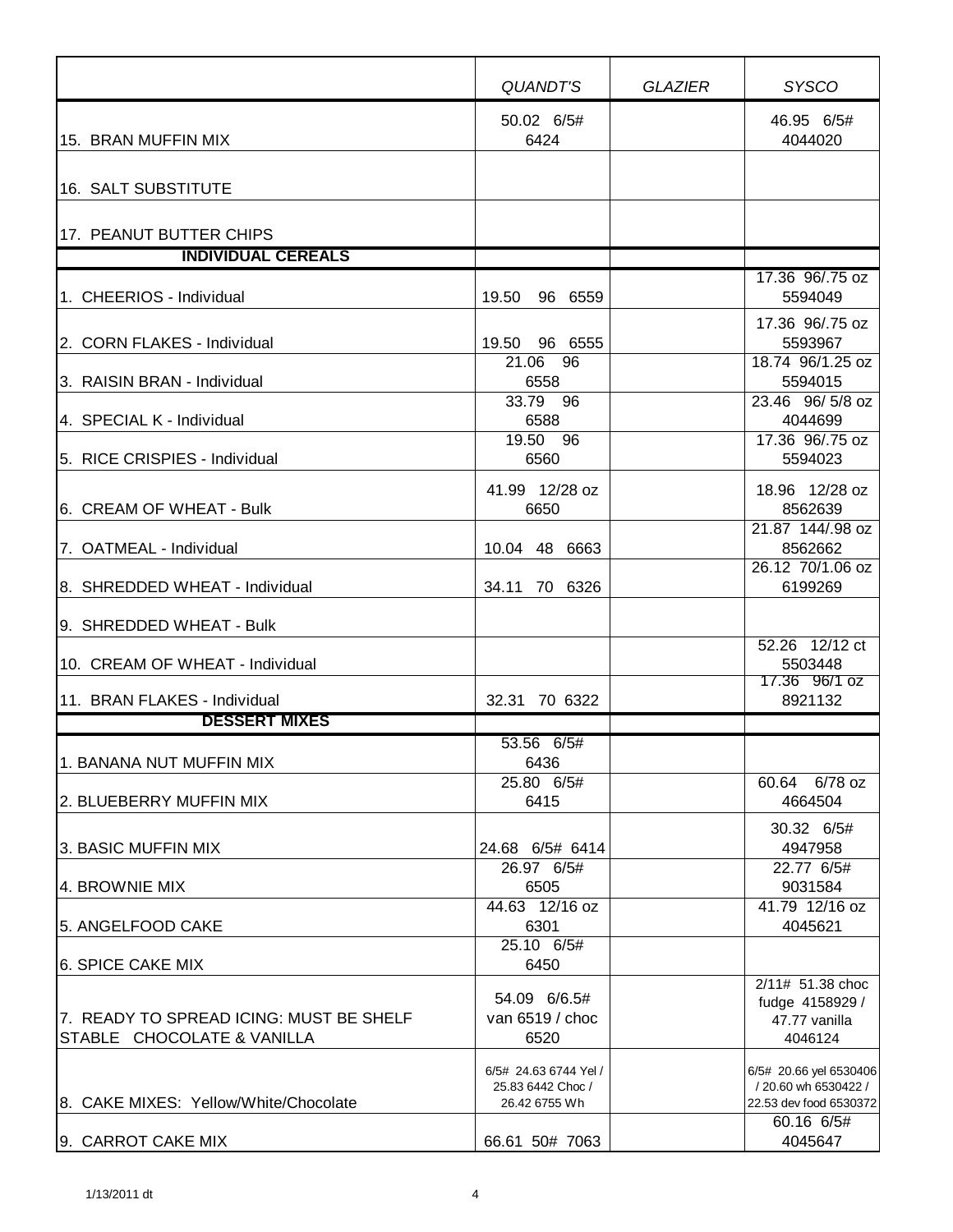|                                                                                        | QUANDT'S                              | <b>GLAZIER</b>                     | <b>SYSCO</b>                                                       |
|----------------------------------------------------------------------------------------|---------------------------------------|------------------------------------|--------------------------------------------------------------------|
| 10. DIABETIC CAKE MIXES: Yellow/White/Chocolate<br>11. SMOOTH SPREAD ICING (add water) |                                       |                                    | 24.39 6/16 oz<br>W:6094528 /<br>C:6094536<br>56.79 6/5#<br>4046116 |
| 12. EGG CUSTARD - No Bake                                                              |                                       |                                    | 57.79 6/24 oz<br>5586086                                           |
| 13. CHEESECAKE                                                                         | 66.60 6/4#<br>6509                    |                                    | 60.22 6/4#<br>1678481                                              |
| 14. GINGERBREAD MIX                                                                    | 24.50 6/5#<br>6446                    |                                    | 24.33 6/5#<br>8946451                                              |
| 15. CORN MUFFIN MIX                                                                    | 22.49 6/5#<br>6413                    |                                    | 20.86 6/5#<br>4906459                                              |
| <b>COOKING PRODUCTS</b>                                                                |                                       |                                    |                                                                    |
| 1. BEEF SOUP BASE LOW SODIUM                                                           | 36.74 6/1#<br>8780                    | 68.42 12/1#<br>75851               | 21.69 6/15 oz<br>6057533                                           |
| 2. CHICKEN SOUP BASE LOW SODIUM                                                        | 36.40 6/1# 8782                       | 63.20 12/1#<br>75850               | 21.04 6/15 oz<br>6057541                                           |
| 3. SOY SAUCE LOW SODIUM                                                                |                                       |                                    | 32.91 6/.5 gal<br>4897641                                          |
| 4. PORK GRAVY MIX                                                                      | 30.46 8/1#<br>8746                    | 32.18 8/13 oz<br>30132             | 19.47 6/11.3 oz<br>9829748                                         |
| 5. TURKEY GRAVY MIX                                                                    | 31.67 8/1#<br>8758<br>56.53 6/10#     | 32.08 8/1#<br>60003<br>55.20 6/10# | 15.34 8/15 oz<br>6799787<br>57.48 6/10#                            |
| 6. SAUSAGE GRAVY                                                                       | 6805                                  | 408663                             | 4958542                                                            |
| 7. WORCESTERSHIRE SAUCE                                                                | 17.49 4/gal<br>5814                   | 29.38 4/gal<br>41470               | 20.90 4/gal<br>4007894                                             |
| 8. PANCAKE MIX                                                                         | 23.27 6/5#<br>6432                    | 26.36 6/5#<br>102022               | 19.03 6/5#<br>5301643                                              |
| 9. BISQUICK MIX                                                                        | 41.28 6/5#<br>6502                    |                                    | 20.19 6/5#<br>8463895                                              |
| 10. INSTANT BROTH & SEASONING - BEEF                                                   | 30.48 6/50 ct<br>8788                 |                                    |                                                                    |
| 11. INSTANT BROTH & SEASONING - CHICKEN                                                | 30.48 6/50 ct<br>8789                 |                                    |                                                                    |
| 12. BEEF BROTH                                                                         | 27.39 12/49 oz<br>8562<br>35.02 12/5# | 37.88 12/5#                        | $\overline{24.59}$ 12/49 oz<br>5568233<br>34.16 12/5#              |
| 13. CHICKEN GRAVEY                                                                     | 6825                                  | 63263                              | 4220364                                                            |
| 14. CHICKEN BROTH                                                                      | 26.96 12/5#<br>8561                   |                                    | 23.43 12/49 oz<br>5568241                                          |
| 15. THICK-IT INSTANT HEALTHCARE FOOD                                                   | 20.21 100/4 gm                        |                                    | 13.55 100/6.5                                                      |
| THICKENER - PC<br>16. THICK-IT INSTANT HEALTHCARE FOOD                                 | 5214                                  |                                    | gm 0101758<br>60.22 25#                                            |
| <b>THICKENER - Bulk</b>                                                                | 80.67 25# 3216                        |                                    | 0102194                                                            |
| <b>SALAD DRESSINGS</b>                                                                 |                                       |                                    |                                                                    |
|                                                                                        | 36.03 4/gal                           |                                    | 36.81 4/gal                                                        |
| 1. SALAD DRESSING Low Fat Ranch                                                        | 8309                                  |                                    | 4086575<br>22.24 4/gal                                             |
| 2. SALAD DRESSING Low Fat French                                                       |                                       |                                    | 4086567                                                            |
| 3. SALAD DRESSING Low Fat Thousand Island                                              |                                       |                                    |                                                                    |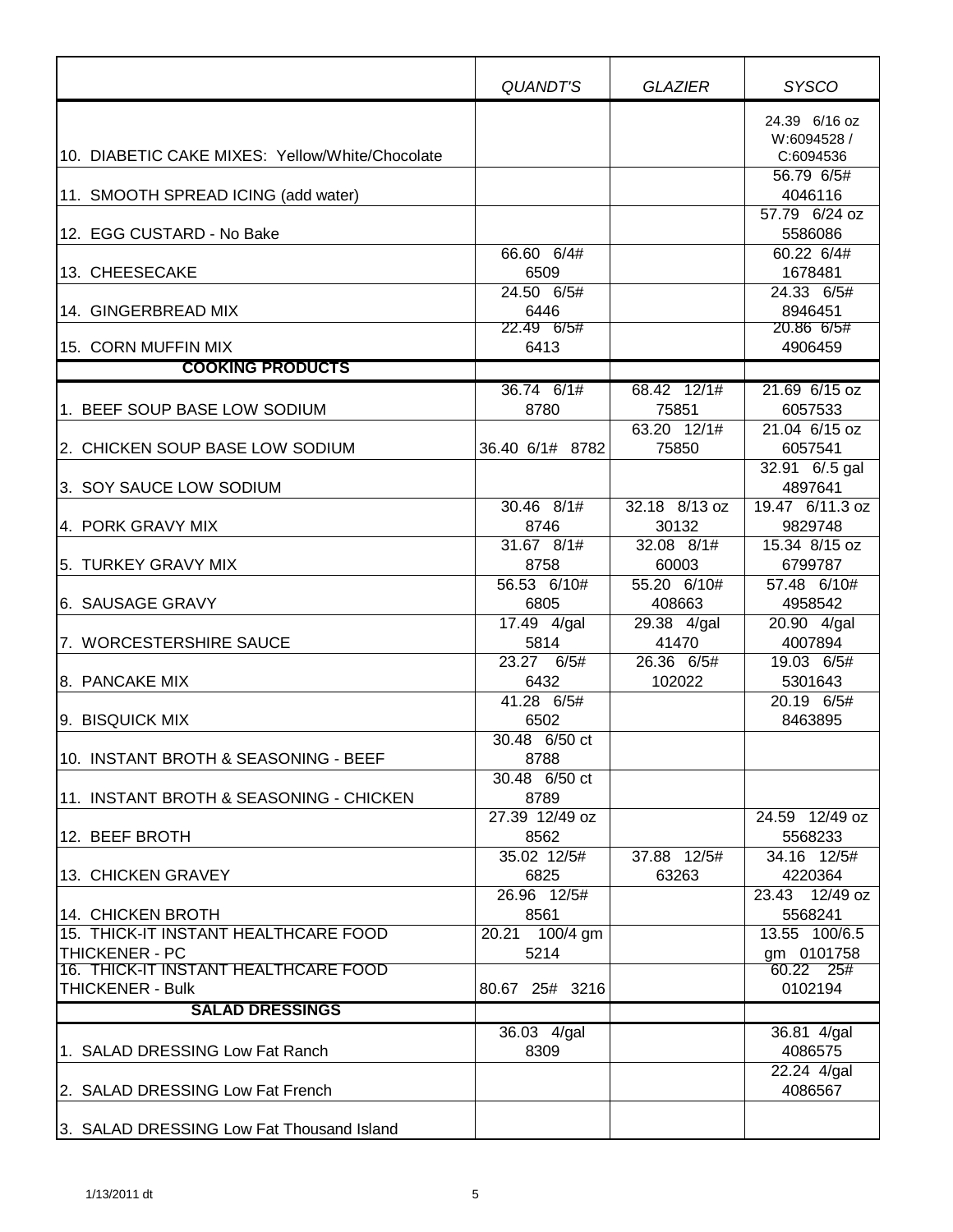|                                                     | <b>QUANDT'S</b>        | <b>GLAZIER</b>  | <b>SYSCO</b>               |
|-----------------------------------------------------|------------------------|-----------------|----------------------------|
|                                                     | $23.61$ 4/gal          |                 | 21.35 4/gal                |
| 4. SALAD DRESSING Low Fat Golden Italian            | 8306                   |                 | 4488946                    |
| <b>SPICES</b>                                       |                        |                 |                            |
|                                                     | 31.32 6/25 oz          |                 | 36.09 6/26 oz              |
| 1. GARLIC 1.5#                                      | 9361                   | 5.48 16 oz 432  | 6639165                    |
|                                                     | 29.61 6/16 oz          |                 | 38.05 6/18 oz              |
| 2. PEPPER 1#                                        | 9304                   | 5.90 16 oz 472  | 6639827                    |
|                                                     | 27.19 6/5 oz           |                 | $11.89$ 5#                 |
| 3. BASIL LEAVES 5.5 oz                              | 9303<br>28.33 6/1 oz   | 2.49 6.5 oz 402 | 3557139<br>25.99 6/1.35 oz |
| 4. CHIVES, DRIED 1.12 oz                            | 9311                   | 4.40 1.5 oz 418 | 5913694                    |
|                                                     | 32.72 3/10 oz          |                 | 20.83 3/10 oz              |
| 5. PARSLEY FLAKES 11 oz                             | 9342                   | 7.74 10 oz 468  | 5229265                    |
|                                                     | 64.88 6/3#             |                 | 27.70 6/2#                 |
| 6. ONIONS 3# dehydrated                             | 1856                   |                 | 5865498                    |
|                                                     | $53.52$ 6/12 oz        | 6.38 14.5 oz    | 38.33 6/12 oz              |
| 7. POULTRY SEASONING 10 oz                          | 9352                   | 486             | 5229562                    |
|                                                     | 21.21 6/16 oz          |                 | 32.84 6/20 oz              |
| 8. CHILI POWDER                                     | 9317                   | 5.12 18 oz 416  | 9806498                    |
|                                                     |                        |                 |                            |
| 9. MRS. DASH SALT SUBSTITUTE                        | 32.75 300 9375         |                 |                            |
| <b>SOUP</b>                                         |                        |                 |                            |
|                                                     | 42.93 12/5#            |                 |                            |
| 1. CR MUSHROOM LO-SO #5 CAN                         | 3492                   |                 |                            |
|                                                     | 42.67 12/5#            |                 | 35.48 12/50oz              |
| 2. TOMATO LO-SO #5 CAN                              | 3498                   |                 | 4146445                    |
|                                                     | 19.20 24/7.5 oz        |                 | 16.50 24/7.25 oz           |
| 3. CHICKEN NOODLE LO-SO                             | 3505                   |                 | 4104469                    |
|                                                     |                        |                 | 16.48 24/7.25              |
| 4. VEGETABLE LO-SO                                  |                        |                 | oz 4013108                 |
|                                                     | 17.86 24/7.5 oz        |                 | 15.82 24/7.25 oz           |
| 5. TOMATO LO-SO                                     | 3510                   |                 | 4013066                    |
|                                                     |                        |                 |                            |
|                                                     |                        |                 |                            |
| I6.  CREAM OF CHICKEN SOUP                          |                        |                 |                            |
|                                                     | 19.20 24/7.5 oz        |                 | 17.05 24/7.25 oz           |
| 7. CREAM OF MUSHROOM SOUP<br><b>FROZEN DESSERTS</b> | 3509                   |                 | 4013041                    |
|                                                     |                        |                 |                            |
| 1. APPLE PIE RAW                                    | 24.92 6/46 oz          |                 | 20.47 6/46 oz              |
|                                                     | 12956<br>34.72 6/38 oz |                 | 1972744<br>32.70 6/48 oz   |
| 2. APPLE PIE BAKED                                  | 12942                  |                 | 9787748                    |
|                                                     | 34.42 6/46 oz          |                 | 32.43 6/46 oz              |
| 3. APPLE PIE SUGAR FREE                             | 13025                  |                 | 1037639                    |
|                                                     | 48.59 6/47 oz          |                 | 29.74 6/46 oz              |
| 4. CHERRY PIE RAW                                   | 12949                  |                 | 1972702                    |
|                                                     | 47.11 6/46 oz          |                 |                            |
| 5. DIET SUGAR FREE CHERRY PIE                       | 13024                  |                 |                            |
|                                                     | 35.33 6/46 oz          |                 | 31.27 6/46 oz              |
| 6. BLUEBERRY PIE RAW                                | 12959                  |                 | 1972728                    |
|                                                     | 44.78 6/46 oz          |                 | 25.43 6/27 oz              |
| 7. DIET SUGAR FREE BLUEBERRY PIE                    | 13030                  |                 | 9789686                    |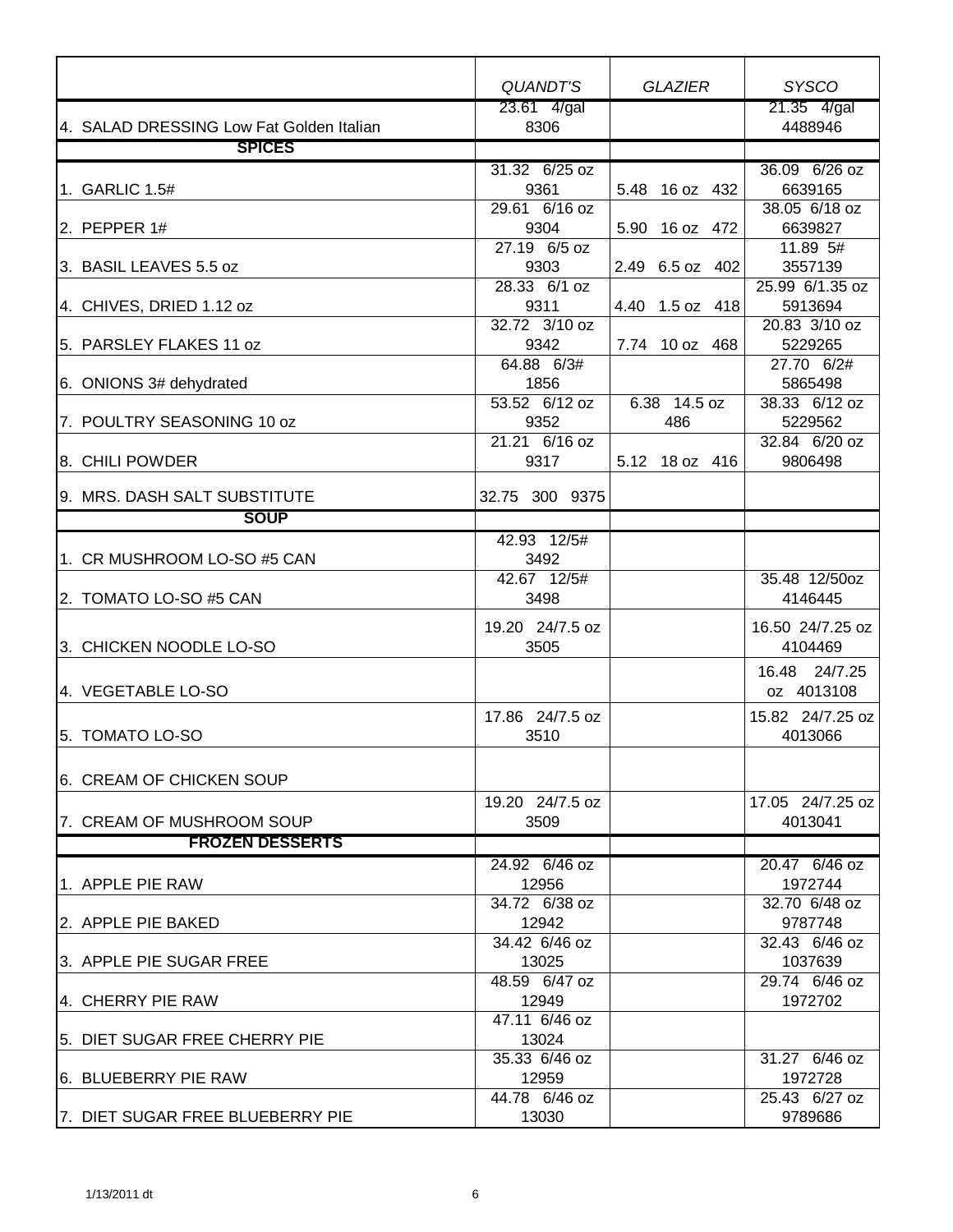|                                          | QUANDT'S         | <b>GLAZIER</b> | <b>SYSCO</b>             |
|------------------------------------------|------------------|----------------|--------------------------|
|                                          |                  |                |                          |
|                                          | 6/27 oz 29.03    |                | 6/27 oz 25.43            |
|                                          | choc 12983 &     |                | choc: 9789686 /<br>25.10 |
|                                          | 28.28 bana 12984 |                | bana:9788936 /           |
|                                          | / 6/42 oz 28.27  |                | 25.33                    |
| 8. CREAM PIES:                           | cocon 12961      |                | cocon:9809294            |
|                                          | 40.61 6/48 oz    |                | 38.08 6/48 oz            |
| 9. FRUIT OF THE FOREST PIE               | 12950            |                | 9785601                  |
|                                          | 33.47 6/43 oz    |                | 27.59 6/46 oz            |
| 10. STRAWBERRY RHUBARB PIE               | 12516            |                | 9785312                  |
|                                          | 65.14 4/12x16    |                | 62.54 4/99 oz            |
| 11. CARROT CAKE premade, 3 sheets/box    | 12953            |                | 2296507                  |
|                                          | 24.33 240/1 oz   |                | 34.36 320/1 oz           |
| 12. OATMEAL COOKIES - ready to bake      | 13399            |                | 7040538                  |
|                                          | 27.29 4/46 oz    |                | 27.64 6/38 oz            |
| 13. LEMON PIE                            | 13012            |                | 9788522                  |
|                                          | 34.51 6/30 oz    |                | 34.36 6/33 oz            |
| 14. BOSTON CREAM PIE                     | 13001            |                | 1972090                  |
|                                          |                  |                | 34.25 200/.75 oz         |
| 15. DIABETIC COOKIES - ready to bake     | 20.34 5# 13005   |                | 5754403                  |
|                                          | 6.56 24/4 oz     |                | 17.47 96/4 oz            |
| 16. VANILLA ICE CREAM - individual       | 10691            |                | 2220200                  |
|                                          | 6.56 24/4 oz     |                | 17.47 96/4 oz            |
| 17. CHOCOLATE ICE CREAM - individual     | 10692            |                | 2220226                  |
|                                          | 6.79 24/4 oz     |                | 5.57 24/4 oz             |
| 18. NSA VANILLA ICE CREAM - individual   | 10695            |                | 2376770                  |
|                                          | 6.79 24/4 oz     |                | 5.57 24/4 oz             |
| 19. NSA CHOCOLATE ICE CREAM - individual | 10694            |                | 7769383                  |
| <b>JUICES</b>                            |                  |                |                          |
|                                          | 23.44 12/46 oz   |                | 16.22 12/46 oz           |
| 1. ORANGE                                | 2605             |                | 8910541                  |
|                                          |                  |                |                          |
|                                          | 24.80 12/46 oz   |                | 20.65 12/46 oz           |
| 2. PINEAPPLE                             | 3012             |                | 5116504                  |
|                                          | 18.42 12/46 oz   | 21.80 12/46 oz | 14.54 12/46 oz           |
| 3. APPLE                                 | 2600             | 1046           | 8910537                  |
|                                          | 18.79 12/46 oz   | 19.35 12/46 oz | 12.43 12/46 oz           |
| 4. TOMATO                                | 2680             | 50185          | 4081584                  |
|                                          |                  |                |                          |
|                                          | 25.19 12/46 oz   |                | 19.95 12/46 oz           |
| 5. CRANBERRY                             | 3013             |                | 8910558                  |
|                                          | 24.44 48/5.5 oz  |                | 21.32 48/5.5 oz          |
| 6. V-8 EZO LO SO, low sodium             | 2693             |                | 5142187                  |
|                                          | 20.69 48/5.5 oz  |                | 16.75 48/5.5 oz          |
| 7. ORANGE JUICE EZO                      | 2640             |                | 4164018                  |
|                                          | 21.66 48/5.5 oz  |                | 17.59 48/5.5 oz          |
| 8. CRANBERRY EZO                         | 2617             |                | 4164364                  |
|                                          | 19.75 48/5.5 oz  |                | 19.08 48/5.5 oz          |
| 9. GRAPEFRUIT EZO                        | 2624             |                | 4164026                  |
|                                          | 17.62 48/6 oz    |                | 16.98 48/6 oz            |
| 10. PINEAPPLE EZO                        | 2653             |                | 4121950                  |
|                                          | 14.23 48/5.5 oz  |                | 16.59 48/5.5 oz          |
| 11. APPLE EZO                            | 2625             |                | 4164034                  |
|                                          | 22.22 12/46 oz   |                | 19.95 12/46 oz           |
| 12. GRAPE JUICE                          | 2628             |                | 8910566                  |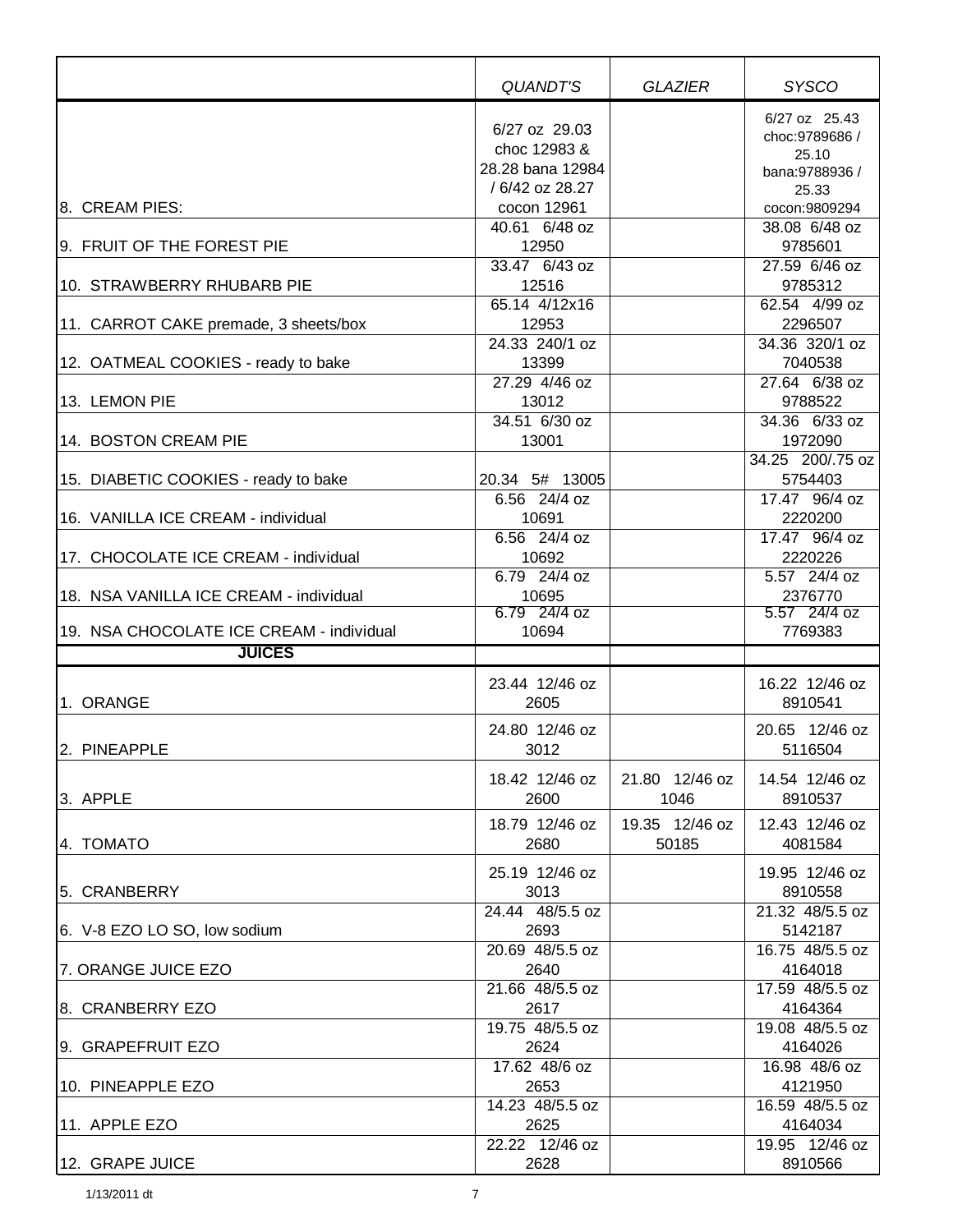|                                              | QUANDT'S        | <b>GLAZIER</b> | <b>SYSCO</b>    |
|----------------------------------------------|-----------------|----------------|-----------------|
|                                              | 19.38 48/5.5 oz |                | 16.54 48/5.5 oz |
| 13. PC GRAPE JUICE 5.5 oz                    | 2639            |                | 4164497         |
|                                              | 17.68 48/6 oz   |                | 13.96 48/6 oz   |
| 14. EZO TOMATOE JUICE                        | 2683            |                | 5161658         |
| <b>BULK PRODUCTS</b>                         |                 |                |                 |
|                                              | 21.28 6/10#     | 20.90 6/10#    | 18.13 6/10#     |
| 1. TOMATO CATSUP                             | 1484            | 20721          | 4113361         |
|                                              | 23.97 6/10#     | 25.26 6/10#    | 16.22 6/10#     |
| 2. SLICED BEETS                              | 1340            | 10419          | 4109328         |
|                                              | 24.28 6/10#     | 25.15 6/10#    | 16.22 6/10#     |
| 3. DICED BEETS                               | 1334            | 3245           | 4109328         |
|                                              | 33.64 6/10#     | 27.15 6/10#    | 17.03 6/10#     |
| 4. SPAGHETTI SAUCE, comparable to Angela Mia | 6778            | 50130          | 8173423         |
|                                              |                 |                | 28.59 6/10#     |
| 5. GREEN PEPPERS                             |                 |                | 4189247         |
|                                              | 37.64 6/10#     |                |                 |
| 6. RED PEPPERS                               | 1981            |                |                 |
|                                              | 34.76 6/10#     | 37.33 6/10#    | 27.21 6/10#     |
| 7. MUSHROOMS                                 | 1788            | 30053          | 5072137         |
|                                              | 20.18 6/10#     |                | 17.37 6/10#     |
| 8. NORTHERN BEAN                             | 1180            |                | 4062360         |
|                                              | 35.56 6/10#     |                | 34.29 6/3.55#   |
| 9. POTATO PEARL Vitamin C Enriched           | 2082            |                | 4675138         |
|                                              | 6/10#<br>23.83  | 26.16 6/10#    | 20.00 6/10#     |
| 10. STEWED TOMATO Grade A                    | 2214            | 50148          | 5096474         |
|                                              | 31.18 6/10#     | 37.66 6/10#    | 30.36 6/10#     |
| 11. TOMATO PASTE Grade A                     | 6783            | 50136          | 4030664         |
|                                              | 32.58 6/10#     | 28.83 6/10#    | 25.68 6/10#     |
| 12. SWEET POTATOES, syrup Grade A            | 2054            | 797100         | 4114625         |
|                                              | 26.19 6/10#     | 25.08 6/10#    | 19.15 6/10#     |
| 13. PIZZA SAUCE Grade A                      | 2193            | 50149          | 4189387         |
|                                              | 22.34 6/10#     |                | 21.01 6/10#     |
| 14. POTATOES DICED                           | 2052            |                | 4108866         |
|                                              | 19.49 6/10#     | 19.75 6/10#    | 15.24 6/10#     |
| 15. TOMATO SAUCE                             | 2294            | 50138          | 4001921         |
|                                              |                 |                | 13.66 2/10#     |
| 16. FRESH VAC PACKED DICED POTATOES          |                 |                | 2598159         |
|                                              | 37.43 4/gal     |                | 17.06 4/gal     |
| 17. CANNONBALL BBQ SAUCE                     | 8283            |                | 8902134         |
|                                              | 70.46 6/10#     | 73.35 6/10#    | 65.12 6/10#     |
| 18. CANNED BEEF STEW                         | 6848            | 490            | 4067039         |
|                                              | 22.07 6/10#     | 27.89 6/10#    | 19.78 6/10#     |
| 19. CANNED CREAM STYLE CORN                  | 1626            | 10593          | 0582106         |
|                                              | 26.27 6/10#     | 27.30 6/10#    | 25.06 6/10      |
| 20. CANNED CHILI SAUCE                       | 1496            | 50137          | 5096490         |
|                                              | 22.40 6/10#     | 24.29 6/10#    | 17.15 6/10#     |
| 21. CANNED GREEN BEANS                       | 1216            | 7259           | 8538348         |
|                                              | 18.21 6/10#     | 28.10 6/10#    | 17.37 6/10#     |
| 22. CANNED WAX BEANS                         | 1290            | 3372           | 4935854         |
|                                              | 19.15 6/10#     | 21.00 6/10#    | 18.44 6/10#     |
| 23. CANNED KIDNEY BEANS                      | 1168            | 10159          | 6275018         |
|                                              | 29.63 6/10#     | 29.49 12/5#    | 22.40 12/50 oz  |
| 24. BROWN GRAVEY                             | 6827            | 3528           | 4184727         |
|                                              |                 |                | 15.26 6/10#     |
| 25. PINTO BEANS                              |                 |                | 3362274         |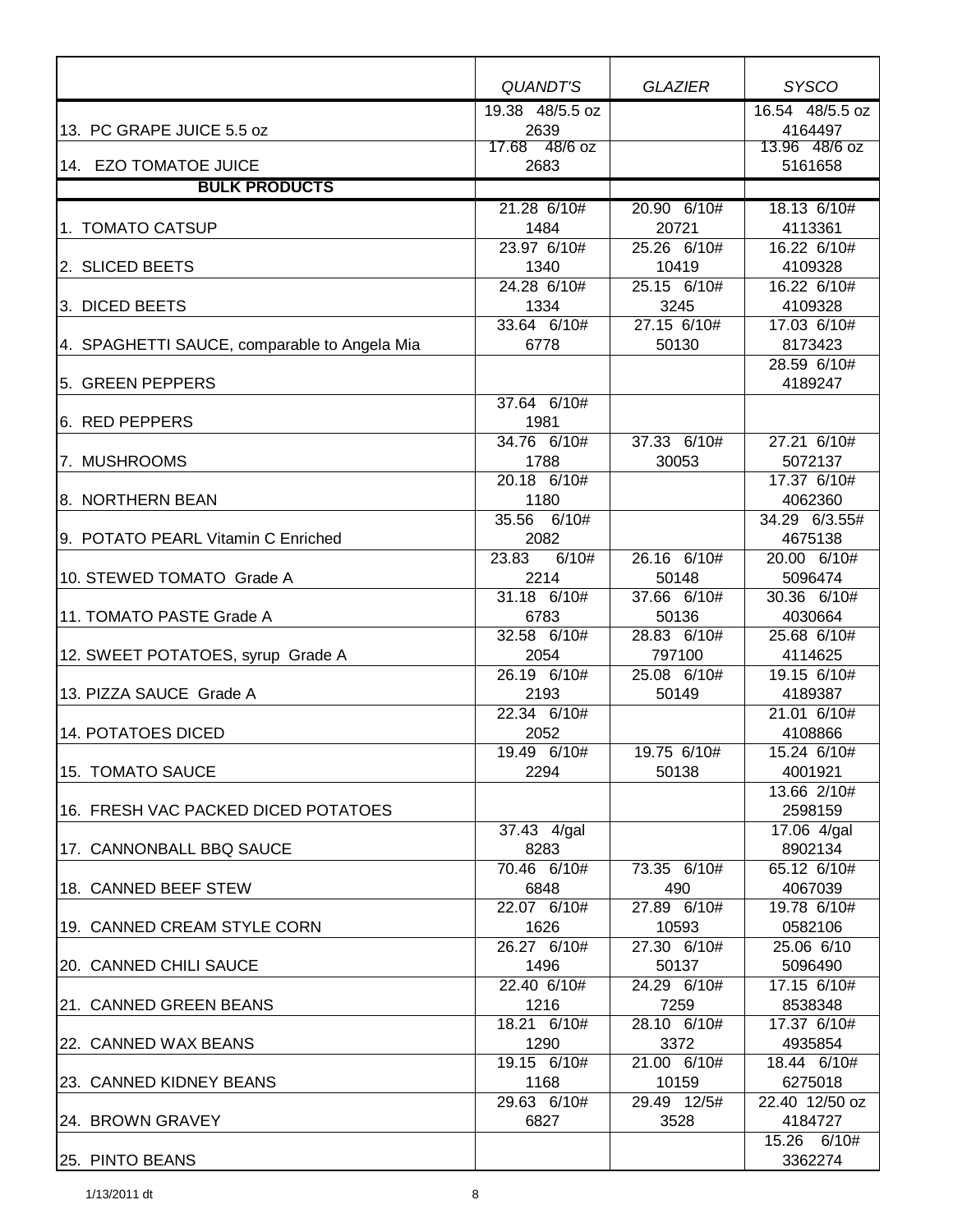|                                                         | QUANDT'S                 | <b>GLAZIER</b>           | <b>SYSCO</b>           |
|---------------------------------------------------------|--------------------------|--------------------------|------------------------|
|                                                         |                          |                          | 26.10 4/gal            |
| 26. LOW FAT MAYONNAISE                                  |                          |                          | 6912735                |
| <b>FRUITS</b>                                           |                          |                          |                        |
|                                                         | 16.46 6/10#              | 20.35 6/10#              | 15.99 6/10#            |
| 1. APPLESAUCE Unsweetened, Grade A                      | 127                      | 0338                     | 7302151                |
|                                                         | 18.79 72/4 oz            |                          | 17.82 72/4 oz          |
| 2. PC APPLESAUCE, 40Z                                   | 146                      |                          | 6818579                |
|                                                         | 40.16 6/10#              |                          | 39.77 6/10#            |
| 3. CRANBERRY SAUCE Whole, Grade A                       | 334<br>41.52 6/10#       | 43.16 6/10#              | 5729983<br>32.01 6/10# |
|                                                         | 355                      | 23207                    | 5729967                |
| 4. CRANBERRY SAUCE, Jellied, Grade A                    |                          | 27.66 6/10#              | 22.77 6/10#            |
| 5. FRUIT COCKTAIL                                       | 24.88 6/10# 410          | 6450                     | 4503124                |
|                                                         |                          |                          | 23.26 6/10#            |
| 6. PEACHES yellow, light cling halves, Grade A          |                          |                          | 4331914                |
|                                                         | 26.09 6/10#              | 33.32 6/10#              | 21.30 6/10#            |
| 7. PEACHES sliced, light Grade A                        | 585                      | 2072                     | 4218996                |
|                                                         | 21.52 6/10#              |                          | 26.26 6/10#            |
| 8. PEARS halves, light Grade A                          | 642                      |                          | 4261889                |
|                                                         | 23.78 6/10 645           |                          | 21.33 6/10#            |
| 9. PEARS pieces, light Grade A                          | diced                    |                          | 6109981                |
| 10. CRUSHED PINEAPPLE: fancy, juice Hawaiian            |                          |                          | 22.04 6/10#            |
| Coarse, Grade A                                         | 22.31<br>6/10 770        |                          | 8921201                |
| 11. SLICED APPLES: sliced, juice or water packed, Grade | $\overline{32.89}$ 6/10# | 33.09 6/10#              | 21.22 6/10#            |
| A                                                       | 104                      | 320                      | 4119343                |
|                                                         |                          | $28.35$ 6/10#            | 21.62 6/10#            |
| 12. PINEAPPLE TIDBITS: light, Grade A                   | 20.89 6/10# 784          | 905267                   | 6588297                |
|                                                         |                          |                          | 24.64 6/10#            |
| 13. PINEAPPLE, sliced, juice packed, Grade A            | 23.57 6/10# 730          |                          | 1097807                |
|                                                         | 25.98 6/10#              | 29.48 6/10#              | 18.82 6/10#            |
| 14. MANDARIN ORANGE, sections, light                    | 490                      | 6615                     | 1009208                |
| 15. FRUIT MEDLEY, Festival/Classic, melon pieces,       |                          |                          | 14.86 1/8#             |
| grapes, etc                                             |                          |                          | 2527786                |
|                                                         | 34.97 6/10#              | $\overline{28.09}$ 6/10# | 31.08 6/10#            |
| 16. TROPICAL FRUIT, papaya, banana, etc.                | 431                      | 371163                   | 3279536                |
|                                                         | 26.13 24/6pk             |                          | 26.03 144/1.5 oz       |
| 17. SEEDLESS RAISINS                                    | 3962                     |                          | 9387317                |
|                                                         | 46.90 6/6.5#             |                          | 37.77 30#              |
| 18. FROZEN STRAWBERRIES, UNSWEETENED                    | 10018                    |                          | 1024421                |
|                                                         |                          | 38.10 6/6.5#             | 35.82 6/6.5#           |
| 19. FROZEN STRAWBERRIES, SWEETENED                      |                          | 16130                    | 7652409                |
|                                                         |                          |                          | 48/4 oz 19.90 peach    |
|                                                         |                          |                          | 9704917 / 19.86 mix    |
| 20. FRUIT CUPS                                          |                          |                          | 9705047 / 19.77 pear   |
|                                                         | 33.28 6/10#              |                          | 9704974<br>28.20 6/10# |
| 21. APRICOTS                                            | 169                      |                          | 0029078                |
| <b>VEGETABLES - FROZEN</b>                              |                          |                          |                        |
|                                                         | 11.38 20#                | 16.08 12/2#              | 17.29 3/10#            |
| 1. CUT GREEN BEANS, Grade A                             | 12110                    | 15290                    | 3832458                |
|                                                         | 20.56 12/2.5#            | 27.30 12/2.5#            | $16.96$ 12/2#          |
| 2. CUT WAX BEANS, Grade A                               | 12058                    | 15310                    | 1877026                |
|                                                         | 12.82 20#                | 19.20 12/2.5#            | 21.55 3/10#            |
| 3. CUT BROCCOLI, Grade A                                | 12015                    | 15350                    | 4073318                |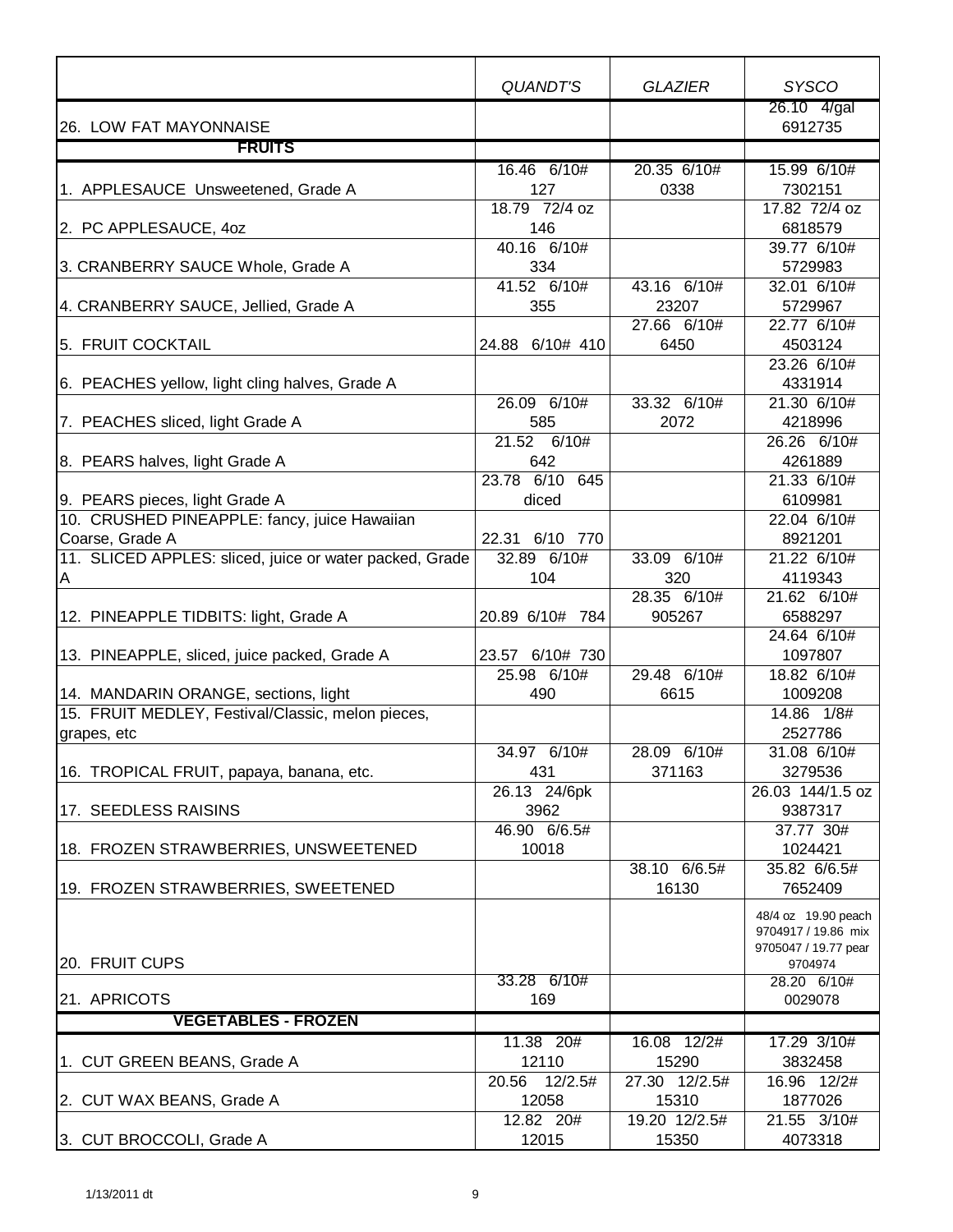|                                         | QUANDT'S             | <b>GLAZIER</b>           | <b>SYSCO</b>             |
|-----------------------------------------|----------------------|--------------------------|--------------------------|
| 4. BRUSSEL SPROUTS, Grade A             | 19.98 12/2#<br>12020 | $15.60$ $12/2#$<br>15420 | 18.31 12/2#<br>7288091   |
|                                         | 10.58 20#            | 12.96 12/2#              | 13.42 3/10#              |
| 5. CUT CARROTS, Grade A                 | 12104                | 15480                    | 3835865                  |
|                                         | 15.14 20#            | 18.48 12/2#              | 17.58 12/2#              |
| 6. BABY CARROTS, whole Grade A          | 12106                | 15500                    | 1055508                  |
|                                         | 22.84 12/3#          | 20.52 12/3#              | 20.04 12/3#              |
| 7. SPINACH, chopped Grade A             | 12084                | 443332                   | 0382937                  |
|                                         | 15.69 12/2#          | 18.24 12/2#              | 15.23 12/2#              |
| 8. CAULIFLOWER, grade A                 | 12026                | 15510                    | 3772514                  |
|                                         | 14.19 20#            | 21.30 12/2.5#            | 18.85 3/10#              |
| 9. CORN, Grade A                        | 12120<br>12.83 20#   | 15560<br>22.50 12/2.5#   | 3836889<br>19.41 12/2.5# |
| 10. MIXED VEGETABLES Grade A, 5 way mix | 12121                | 15640                    | 1263623                  |
|                                         | 15.07 20#            | 22.56 12/2#              | 17.30 12/2#              |
| 11. ORIENTAL BLEND, Grade A             | 12126                | 15720                    | 8491383                  |
|                                         | 13.72 20#            | 21.30 12/2.5#            | 19.42 3/10#              |
| 12. SWEET PEAS, Grade A                 | 12114                | 15780                    | 3837903                  |
|                                         | 20.58 12/2.5#        | 19.80 12/2.5#            | 19.84 30#                |
| 13. PEAS/CARROTS, Grade A               | 12079                | 15740                    | 3959277                  |
|                                         | 12/4#<br>28.94       |                          | 32.35 12/4#              |
| 14. HUBBARD SQUASH, Grade A             | 12091                |                          | 0571240                  |
|                                         | 18.52 6/2.5#         | 16.65 6/2.5#             | 25.28 6/2.5#             |
| 15. ASPARAGUS, Grade A                  | 12005                | 33195                    | 1532159                  |
|                                         | 18.81 12/2#          |                          | 16.25 12/2#              |
| 16. IT CUT GREEN BEANS, Grade A         | 12062                |                          | 1389931                  |
|                                         | 16.06 12/2#          | 19.20 12/2#              | 16.79 12/2#              |
| 17. BROCCOLI SPEARS, Grade A            | 12012                | 15380                    | 7288119                  |
|                                         | 32.19<br>12/2.5#     |                          | 22.83 20#                |
| 18. LIMA BEANS, Grade A                 | 12008                |                          | 1496793                  |
|                                         | 18.28 12/2#          |                          | $\overline{21.48}$ 12/2# |
| 19. CAPRI MIX, Grade A                  | 12131                |                          | 1528769                  |
|                                         | 15.46 20#            | 21.12 12/2#              | 25.04 3/10#              |
| 20. ITALIAN MIX, Grade A                | 12130                | 15620                    | 3840816                  |
|                                         | 14.63 20# 12129      |                          | 26.17 30#                |
| 21. WINTER BLEND, Grade A               | 15.37 20#            |                          | 3890969<br>21.68 12/2#   |
| 22. SCAND BLEND, Grade A                | 12133                |                          | 1474980                  |
|                                         | 19.74 12/2#          |                          | 30.35 6/4#               |
| 23. JAPANESE STIR FRY, Grade A          | 12068                |                          | 1874817                  |
|                                         | 20.87 12/2#          |                          | 29.26 6/4#               |
| 24. FAJITA STRIPS 12-2#                 | 12092                |                          | 2182665                  |
|                                         | 13.74 20#            | 17.04 12/2#              | 12.09 20#                |
| 25. CALIFORNIA BLEND, Grade A           | 12123                | 15430                    | 2222115                  |
|                                         | 26.41 6/5#           |                          | 24.10 6/5#               |
| 26. BREAKFAST CUBE POTATOES             | 12225                |                          | 3644036                  |
|                                         | 19.22 12/2#          |                          | 18.37 12/2#              |
| 27. FRENCH GREEN BEANS                  | 12056                |                          | 2266294                  |
|                                         | 11.20 6/2#           |                          | 7.43 6/2#                |
| 28. DICED ONIONS                        | 12112                |                          | 6191712                  |
|                                         | 13.33 6/5#           |                          | 13.65 6/5#               |
| 29. FRENCH FRIES                        | 12152                |                          | 8897878                  |
|                                         | 21.87 12/3#          | 23.04 12/3#              | 30.05 12/3#              |
| 30. FROZEN ZUCCHINI                     | 12090                | 15960                    | 1648369                  |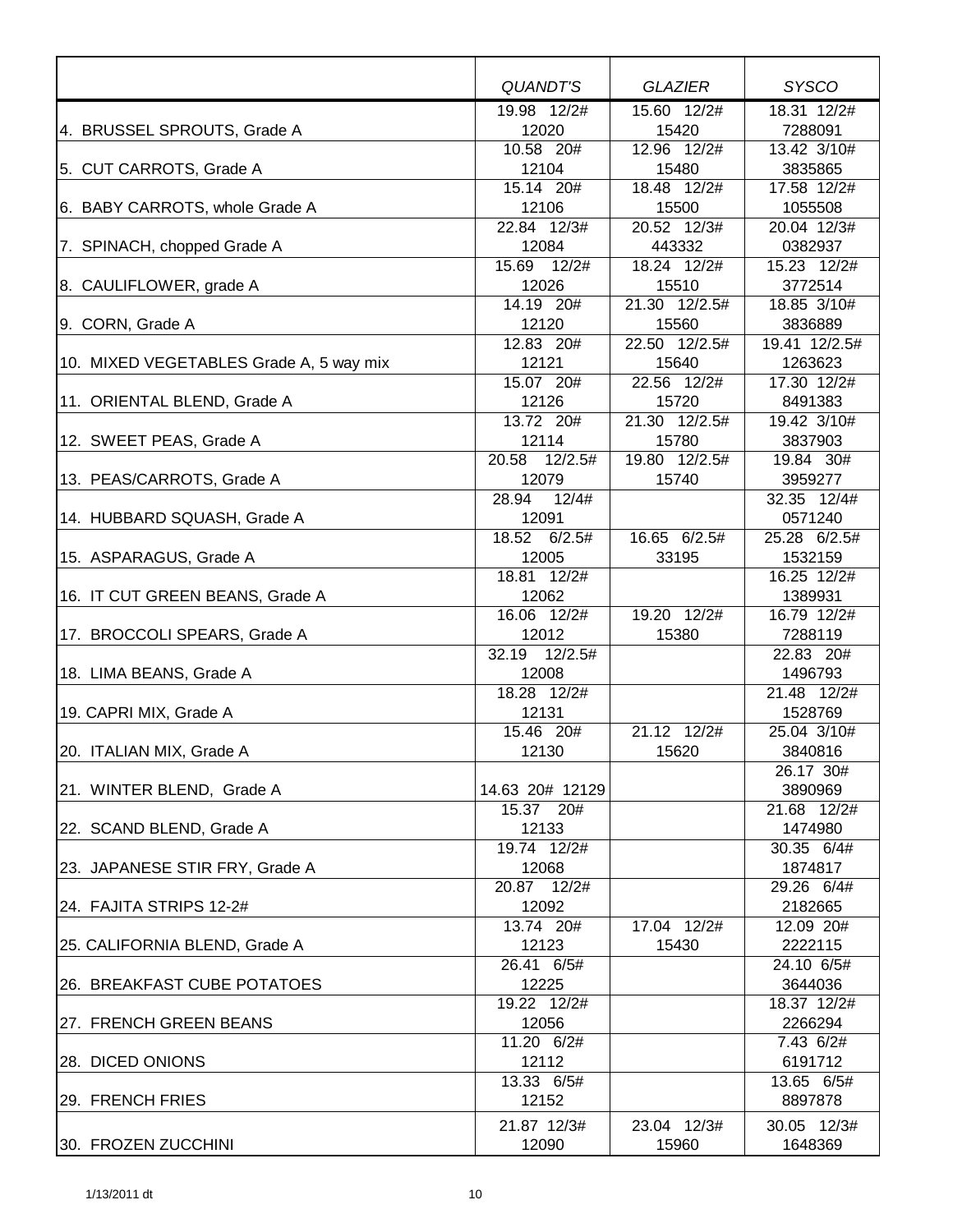|                                 | QUANDT'S                                                 | <b>GLAZIER</b>        | <b>SYSCO</b>                                                                                                                                                                             |
|---------------------------------|----------------------------------------------------------|-----------------------|------------------------------------------------------------------------------------------------------------------------------------------------------------------------------------------|
| 31. FROZEN PEARL ONIONS         | 24.03 12/2.5#<br>12087                                   |                       | 34.99 30#<br>3959194                                                                                                                                                                     |
| 32. FROZEN DICED GREEN PEPPERS  | 21.86 12/2#<br>12063                                     |                       | 20.48 12/2#<br>1876069                                                                                                                                                                   |
| <b>PUDDING</b>                  |                                                          |                       |                                                                                                                                                                                          |
| 1. REGULAR CHOCOLATE            | 23.94 12/28 oz<br>6087                                   |                       | 19.30 12/24 oz<br>7461296                                                                                                                                                                |
| 2. REGULAR BUTTERSCOTCH         |                                                          |                       | 27.75 12/24 oz<br>4325908                                                                                                                                                                |
| 3. REGULAR VANILLA              | 23.90 12/24 oz<br>6088                                   |                       | 18.16 12/24 oz<br>7461353                                                                                                                                                                |
| 4. REGULAR PISTACHIO            | 50.11 12/28 oz<br>6055                                   |                       |                                                                                                                                                                                          |
| 5. SUGAR FREE                   | 46.09 24/3.4 oz<br>van 6060 / choc<br>6061 / butter 6062 |                       | 17.90 12/3.5 oz<br>choc:6798658 /<br>van:6798637                                                                                                                                         |
| <b>6. SNACK PACK PUDDINGS</b>   | 18.29 48/4 oz<br>choc 4153 / van<br>4152                 |                       | 15.02 48/3.5 oz<br>butter:6213615 /<br>tapicoa:6051452 /<br>choc:5661582/<br>van:5763834                                                                                                 |
| 7. DIABETIC SNACK PACK PUDDINGS |                                                          |                       | 20.21 48/4 oz<br>rice:6959159 /<br>tapioca: 1642362 /<br>choc: 2496560 /<br>van:2619500                                                                                                  |
| 8. TAPIOCA PUDDING              | 26.37 6/10#<br>6120                                      |                       | 47.13 12/24 oz<br>4222782                                                                                                                                                                |
| 9. LEMON PUDDING                | 23.16 6/10#<br>6114                                      |                       |                                                                                                                                                                                          |
| <b>JELLO</b>                    |                                                          |                       |                                                                                                                                                                                          |
|                                 | 21.03 12/24 oz<br>5804 red / 5803                        |                       | 12/24 oz 21.64 asst<br>citrus: 4010344 & asst<br>red:4010310 / 20.85<br>cherry: 4010351 &<br>orange: 4010443 &<br>straw:4010476 / 20.86<br>lemon: 4010393 & red<br>raspb:4010450 / 20.89 |
| 1. REGULAR                      | citrus<br>37.79 18/2.75 oz                               |                       | lime:4010419<br>25.14 18/2.75 oz                                                                                                                                                         |
| 2. SUGAR FREE RED               | 5808<br>37.79 18/2.75 oz                                 |                       | 7188711<br>25.14 18/2.75 oz                                                                                                                                                              |
| 3. SUGAR FREE CITRUS            | 5807                                                     |                       | 7188701                                                                                                                                                                                  |
| <b>DAIRY</b>                    |                                                          |                       |                                                                                                                                                                                          |
| 1. MEXICAN SHREDDED CHEESE      | 42.84 4/5#<br>37324 (mont jack)                          |                       | 38.21 4/5#<br>2406189                                                                                                                                                                    |
| 2. CHEESE, EXTRA SHARP, block   | 4.19 lb 10#<br>37470                                     | 3.00 lb 10#<br>3208   | 24.02 2/5#<br>3812971                                                                                                                                                                    |
| 3. CHEESE AMER PROCESSED SLICED | 37.94 4/5#<br>37232                                      | 62.40 6/5#<br>46151   | 33.95 4/5#<br>9493388                                                                                                                                                                    |
| 4. MAYONNAISE                   | 25.44 4/gal<br>8419                                      | 25.56 4/gal<br>300428 | 24.01 4/gal<br>4002432                                                                                                                                                                   |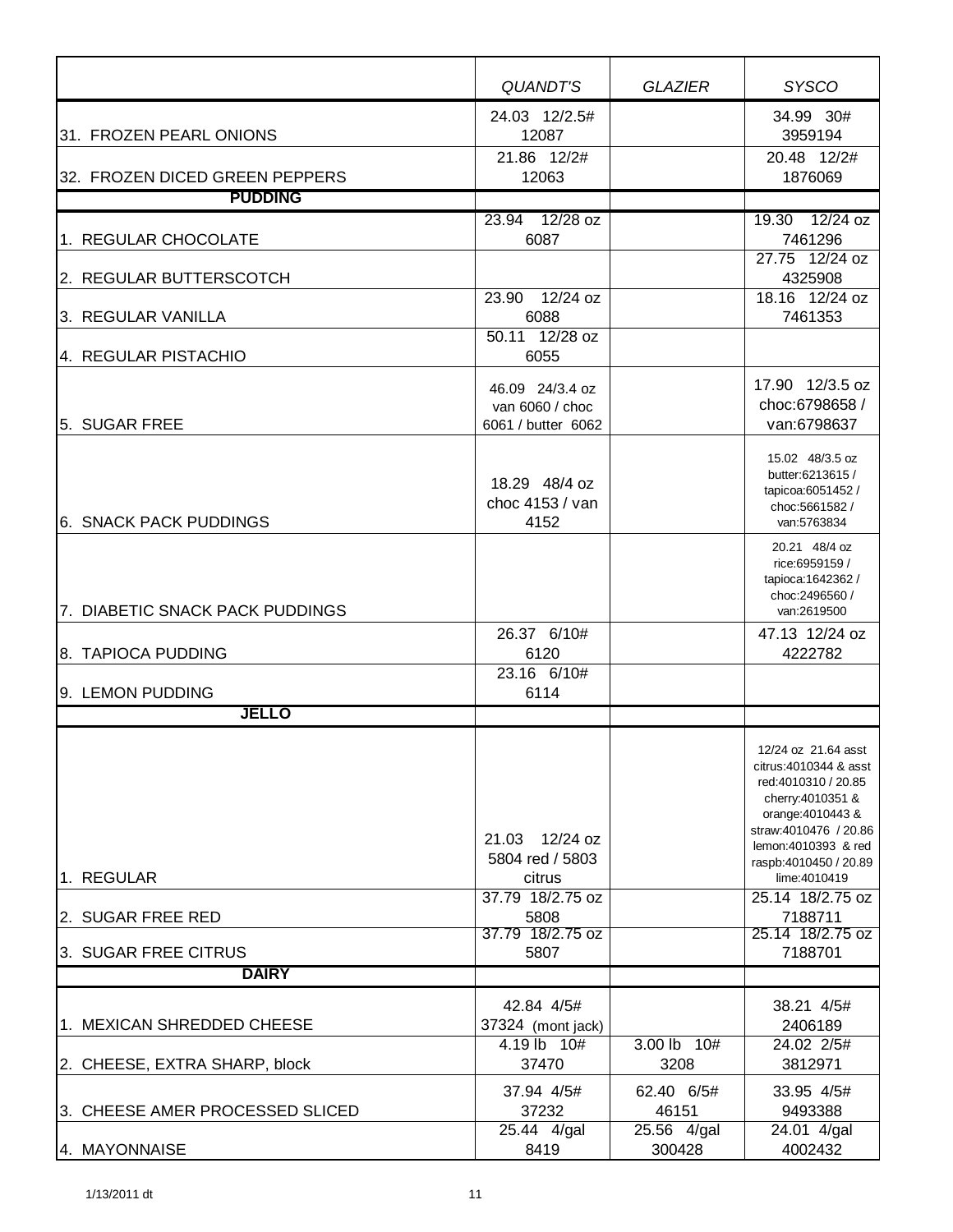|                                                 | QUANDT'S                  | <b>GLAZIER</b>       | <b>SYSCO</b>                |
|-------------------------------------------------|---------------------------|----------------------|-----------------------------|
| 5. MARGARINE                                    | $21.14$ $30/1#$<br>37075  | 17.65 30/1#<br>10206 | 21.54 30/1#<br>6562211      |
|                                                 | 2.16 lb 4/5#              | 66.19 6/5#           | 53.67 6/5#                  |
| 6. MOZZARELLA CHEESE SHREDDED                   | 37615                     | 205028               | 7483654                     |
|                                                 | 53.11 4/5#                |                      | 53.79 4/5#                  |
| 7. PARMESAN CHEESE                              | 37217                     |                      | 6370571                     |
|                                                 | 25.60 10/43 oz            |                      | 35.86 14/12 x 16            |
| 8. PIZZA CRUST, 12x16" rectangular par baked    | 16315                     |                      | 2286482                     |
|                                                 | 16.32 48/4 oz             | 15.18 48/4 oz        | 11.42 48/4 oz               |
| 9. YOGURT: 24/4 oz CONTAINERS PER CASE          | 37920                     | 11291                | 8605501                     |
|                                                 | 33.53 6/5#                |                      | 14.70 4/5#                  |
| 10. LOWFAT COTTAGE CHEESE                       | 37408                     |                      | 5020169                     |
| 11. SHREDDED SHARP CHEESE                       | 48.63 4/5#<br>37315       |                      | 44.46 4/5#<br>1159946       |
|                                                 |                           |                      | 27.91 3/gal                 |
| 12. LIQUID BUTTER                               | 33.50 3/gal<br>7248       |                      | 4577391                     |
|                                                 | 25.04 12/14 oz            |                      | 40.63 12/32 oz              |
| 13. READY WHIP TOPPING                          | 10316                     |                      | 7500570                     |
|                                                 | 20.19 600/5 gm            | 20.65 600/5 grm      | 15.17 900/5 gr              |
| 14. PC MARGARINE cups                           | 37061                     | 50068                | 6146468                     |
|                                                 | 22.08 90 (8#)             | 36.39 936/5 grm      | 20.31 720/5 gr              |
| 15. PC BUTTER cups                              | 37368                     | 19101                | 8415242                     |
|                                                 | 33.53 6/5#                | 24.25 4/5#           | 14.70 2/5#                  |
| 16. 1% COTTAGE CHEESE                           | 37408 (4%)                | 151309               | 5020169                     |
|                                                 | 31.54 6/5#                | 26.25 4/5#           | 30.08 6/5#                  |
| 17. SOUR CREAM<br><b>COOKIES &amp; CRACKERS</b> | 10315                     | 340309               | 1309194                     |
|                                                 | 16.61 200/2 ct            |                      | 17.10 200/2ct               |
| 1. GRAHAM CRACKERS, individual packages         | 7944                      |                      | 4307575                     |
|                                                 | 12.79 300/2 ct            |                      | 15.56 500/2ct               |
| 2. SALTINES UNSALTED TOPS, individual packages  | 7784                      |                      | 4455028                     |
|                                                 | 37.86 120/1 oz            |                      | 33.44 120/1 oz              |
| 3. FIG NEWTONS/indivudual pkgs.                 | 8090                      |                      | 4220554                     |
|                                                 |                           |                      |                             |
| 4. FIG NEWTONS #1                               |                           |                      |                             |
|                                                 |                           |                      | 32.97 216/1.5 oz            |
| 5. SUGAR COOKIES frozen ready to bake dough     |                           |                      | 6219828                     |
| 6. PEANUT BUTTER COOKIES ready to bake frozen   | 53.50 240/1.5 oz          |                      | 36.22 213/1.5 oz            |
| dough                                           | 13382                     |                      | 6219869                     |
| 7. CHOCOLATE CHIP COOKIES frozen ready to bake  | 53.55 240/1.5 oz          |                      | 32.69 216/1.5 oz            |
| dough                                           | 13383                     |                      | 6217566                     |
|                                                 | $120/1$ oz<br>30.88       |                      | 28.43 120/1 oz              |
| 8. LORNA DOONE COOKIE                           | 8085                      |                      | 4125852                     |
|                                                 | 40.21 120/3 ct            |                      |                             |
| 9. SUGAR FREE COOKIE: Lemon                     | 7808                      |                      |                             |
| 10. SUGAR FREE COOKIE: Chocolate                | 40.73 120/3 ct<br>7800    |                      |                             |
|                                                 | 40.21 120/8 ct            |                      | 38.09 120/8 ct              |
| 11. SUGAR FREE COOKIE: Short Bread              | 7804                      |                      | 3294980                     |
| <b>MISC</b>                                     |                           |                      |                             |
|                                                 |                           |                      |                             |
| 1. BREAD STICKS                                 | 24.59 120/1.5 oz<br>13612 |                      | 23.89 120/1.5 oz<br>2244523 |
|                                                 |                           |                      |                             |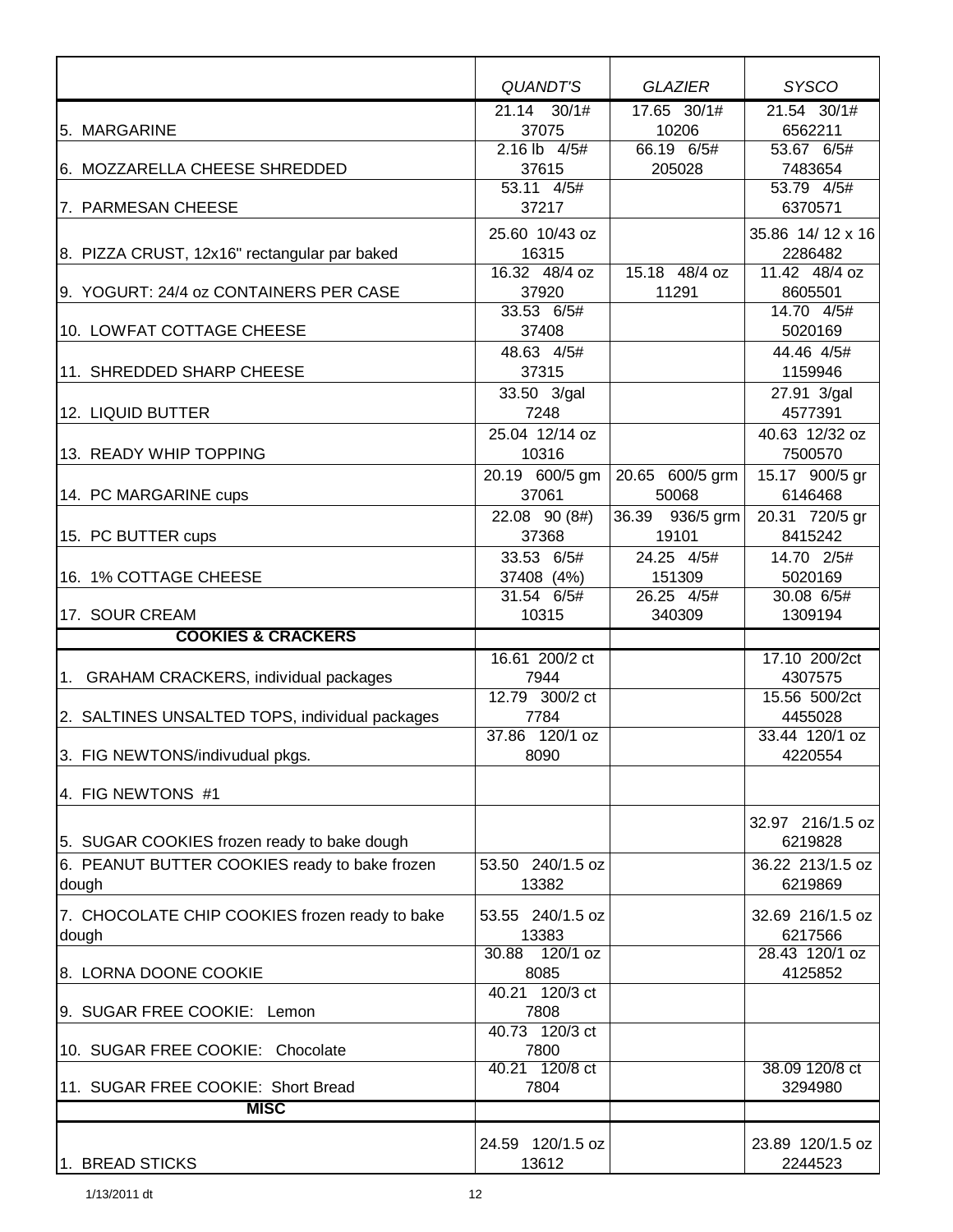|                                           | <b>QUANDT'S</b>           | <b>GLAZIER</b>                              | <b>SYSCO</b>                                                                                                                      |
|-------------------------------------------|---------------------------|---------------------------------------------|-----------------------------------------------------------------------------------------------------------------------------------|
|                                           | 16.84 12/6 ct             |                                             | 19.28 12/12 ct                                                                                                                    |
| 2. ENGLISH MUFFINS                        | 13294                     |                                             | 4183752                                                                                                                           |
| 13. FROZEN WAFFLES                        | 14.68 144/1.3 oz<br>13276 |                                             | 10.40 144/.83 oz<br>3788908                                                                                                       |
| 4. FROZEN PANCAKES                        | 14.33 144/1.2 oz<br>13270 |                                             | 8.23 144/1.2 oz<br>0669200                                                                                                        |
| 15.  READY MADE BISCUITS 3"               | 21.67 96/2 oz<br>13661    |                                             | 19.77 120/2 oz<br>5083670                                                                                                         |
| 6. READY MADE BISCUITS 2"                 | 27.98 120/2 oz<br>13664   | 22.36 96/2 oz<br>50048                      | 23.20 240/1 oz<br>5083571                                                                                                         |
| 7. BAGELS                                 | 11.76 72/2.3 oz<br>13418  |                                             | 12.86 12/6 ct<br>1009711                                                                                                          |
| 18. FROZEN FRENCH TOAST                   | 24.41 144/1.5 oz<br>13285 |                                             | 15.76 144/1.5 oz<br>3580487                                                                                                       |
| 9. TORTILLA SHELLS                        | 22.587 12/60 ct<br>16266  |                                             | 17.93 6" 24/12 ct<br>2385748 / 16.38 8.25"<br>20/12 ct 2385763 /<br>16.09 10" 16/12 ct<br>2385771 / 24.47 12"<br>12/12 ct 7327844 |
| 10. SPRAY COATING (pan)                   | 20.87 6/14 oz<br>7292     |                                             | 12.89 6/17 oz<br>4135380                                                                                                          |
| 11. SUGAR FREE HOT CHOCOLATE - individual | 23.28 6/25 ct<br>5126     |                                             | 25.14 6/25<br>7678281                                                                                                             |
| 12. PC SUGAR FREE PANCAKE SYRUP           | 37.48 200/1 oz<br>5793    |                                             | 14.40 100/1 oz<br>5932280                                                                                                         |
| 13. PC PANCAKE SYRUP                      | 1573                      | 15.17 100/1.5 oz   13.62 100/1.5 oz<br>3960 | 7.43 100/1.5 oz<br>8435273                                                                                                        |
| 14. PC HALF & HALF                        |                           | 9.38 400/3/8 oz<br>950406                   | 8.61 400/3/8 oz<br>7459068                                                                                                        |
| 15. PC PEANUT BUTTER                      | 31.99 200/75 oz<br>4112   | 21.66 200/.5 oz<br>7090                     | 31.68 200/75 oz<br>8435638                                                                                                        |
| 16. PC JELLY - regular                    | 7.68 200/10 gm<br>1534    | 11.66 200/.5 oz<br>54390                    | 12.31 400/10 gm<br>4326013                                                                                                        |
| 17. PC JELLY - diet                       | 19.17 200/12 gm<br>5796   |                                             | 20.27 200/12 gm<br>9778614                                                                                                        |
| 18. KETCHUP - small bottle                | 36.27 24/12 oz<br>76019   |                                             | 27.14 60/2.25 oz<br>4767661                                                                                                       |
| 19. MUSTARD - small bottle                | 18.39 12/12 oz<br>4702    |                                             |                                                                                                                                   |
| 20. 14 - 16 oz COFFEE                     | 95.45 24/14 oz<br>9732    |                                             | 53.01 18/14 oz<br>6957799                                                                                                         |
| 21. 14 - 16 oz DECAF COFFEE               | 91.06 24/12 oz<br>9733    |                                             | 64.66 18/14 oz<br>6958045                                                                                                         |
| 22. PC SALT SUBSTITUTE                    | 18.08 2000 4665           |                                             |                                                                                                                                   |